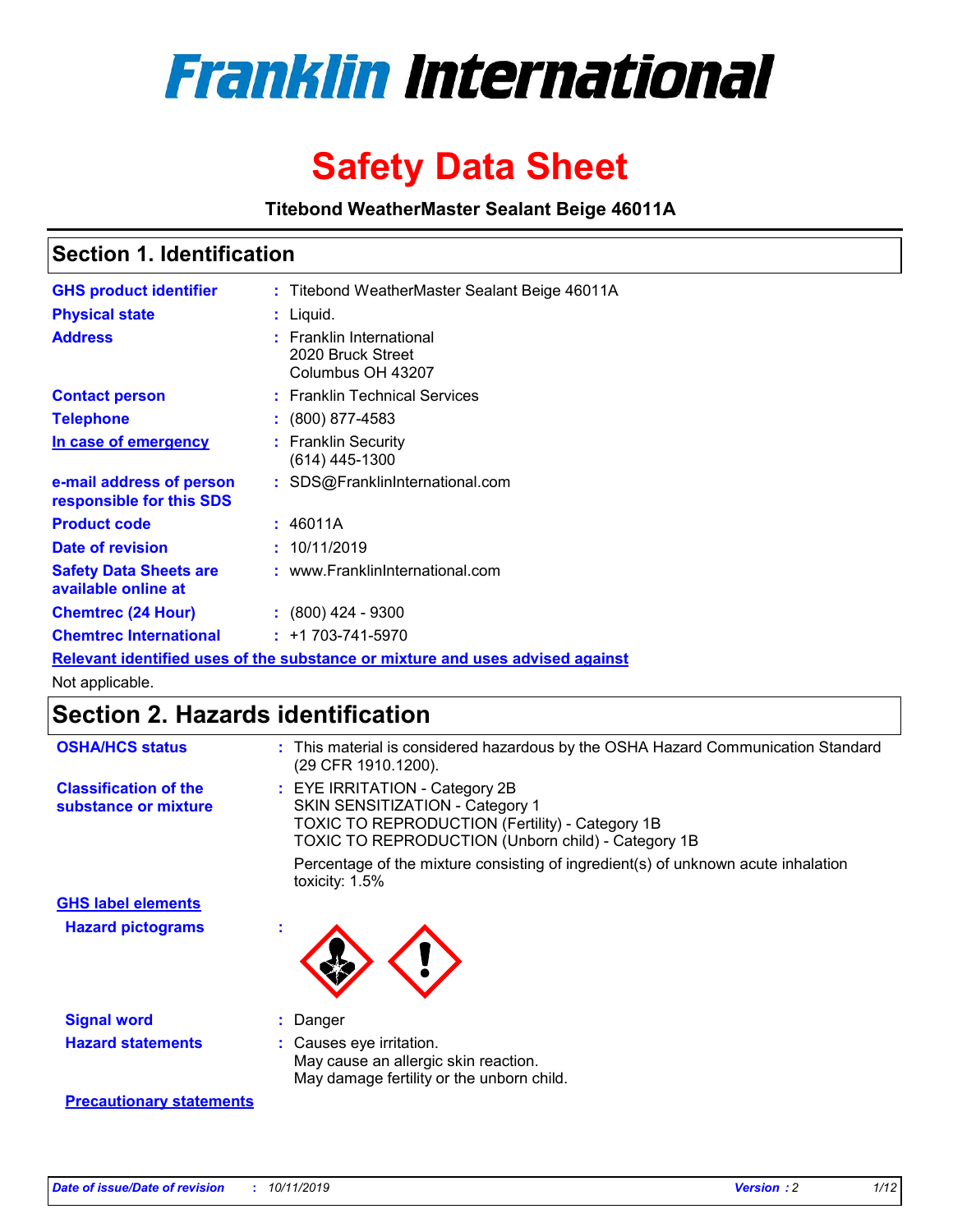# **Section 2. Hazards identification**

| <b>Prevention</b>                          | : Obtain special instructions before use. Do not handle until all safety precautions have<br>been read and understood. Wear protective gloves. Wear eye or face protection.<br>Wear protective clothing. Avoid breathing vapor. Wash hands thoroughly after handling.<br>Contaminated work clothing must not be allowed out of the workplace.                                                        |
|--------------------------------------------|------------------------------------------------------------------------------------------------------------------------------------------------------------------------------------------------------------------------------------------------------------------------------------------------------------------------------------------------------------------------------------------------------|
| <b>Response</b>                            | : IF exposed or concerned: Get medical attention. IF ON SKIN: Wash with plenty of<br>soap and water. Wash contaminated clothing before reuse. If skin irritation or rash<br>occurs: Get medical attention. IF IN EYES: Rinse cautiously with water for several<br>minutes. Remove contact lenses, if present and easy to do. Continue rinsing. If eye<br>irritation persists: Get medical attention. |
| <b>Storage</b>                             | : Store locked up.                                                                                                                                                                                                                                                                                                                                                                                   |
| <b>Disposal</b>                            | : Dispose of contents and container in accordance with all local, regional, national and<br>international regulations.                                                                                                                                                                                                                                                                               |
| <b>Hazards not otherwise</b><br>classified | : Product generates methanol during cure.                                                                                                                                                                                                                                                                                                                                                            |
|                                            |                                                                                                                                                                                                                                                                                                                                                                                                      |

# **Section 3. Composition/information on ingredients**

| <b>Substance/mixture</b><br>: Mixture                |               |                     |
|------------------------------------------------------|---------------|---------------------|
| Ingredient name                                      | $\frac{9}{6}$ | <b>CAS number</b>   |
| 3-aminopropyltriethoxysilane<br>Dibutyltin dilaurate | צ≥<br>≤0.3    | 919-30-2<br>77-58-7 |

Any concentration shown as a range is to protect confidentiality or is due to batch variation.

**There are no additional ingredients present which, within the current knowledge of the supplier and in the concentrations applicable, are classified as hazardous to health or the environment and hence require reporting in this section.**

**Occupational exposure limits, if available, are listed in Section 8.**

# **Section 4. First aid measures**

| <b>Description of necessary first aid measures</b> |                                                                                                                                                                                                                                                                                                                                                                                                                                                                                                                                                                                                                                                                                                                                                                           |  |  |  |
|----------------------------------------------------|---------------------------------------------------------------------------------------------------------------------------------------------------------------------------------------------------------------------------------------------------------------------------------------------------------------------------------------------------------------------------------------------------------------------------------------------------------------------------------------------------------------------------------------------------------------------------------------------------------------------------------------------------------------------------------------------------------------------------------------------------------------------------|--|--|--|
| <b>Eye contact</b>                                 | : Immediately flush eyes with plenty of water, occasionally lifting the upper and lower<br>eyelids. Check for and remove any contact lenses. Continue to rinse for at least 10<br>minutes. If irritation persists, get medical attention.                                                                                                                                                                                                                                                                                                                                                                                                                                                                                                                                 |  |  |  |
| <b>Inhalation</b>                                  | : Remove victim to fresh air and keep at rest in a position comfortable for breathing. If<br>not breathing, if breathing is irregular or if respiratory arrest occurs, provide artificial<br>respiration or oxygen by trained personnel. It may be dangerous to the person providing<br>aid to give mouth-to-mouth resuscitation. Get medical attention. If unconscious, place<br>in recovery position and get medical attention immediately. Maintain an open airway.<br>Loosen tight clothing such as a collar, tie, belt or waistband. In case of inhalation of<br>decomposition products in a fire, symptoms may be delayed. The exposed person may<br>need to be kept under medical surveillance for 48 hours.                                                       |  |  |  |
| <b>Skin contact</b>                                | : Wash with plenty of soap and water. Remove contaminated clothing and shoes. Wash<br>contaminated clothing thoroughly with water before removing it, or wear gloves.<br>Continue to rinse for at least 10 minutes. Get medical attention. In the event of any<br>complaints or symptoms, avoid further exposure. Wash clothing before reuse. Clean<br>shoes thoroughly before reuse.                                                                                                                                                                                                                                                                                                                                                                                     |  |  |  |
| <b>Ingestion</b>                                   | : Wash out mouth with water. Remove dentures if any. Remove victim to fresh air and<br>keep at rest in a position comfortable for breathing. If material has been swallowed and<br>the exposed person is conscious, give small quantities of water to drink. Stop if the<br>exposed person feels sick as vomiting may be dangerous. Do not induce vomiting<br>unless directed to do so by medical personnel. If vomiting occurs, the head should be<br>kept low so that vomit does not enter the lungs. Get medical attention. Never give<br>anything by mouth to an unconscious person. If unconscious, place in recovery position<br>and get medical attention immediately. Maintain an open airway. Loosen tight clothing<br>such as a collar, tie, belt or waistband. |  |  |  |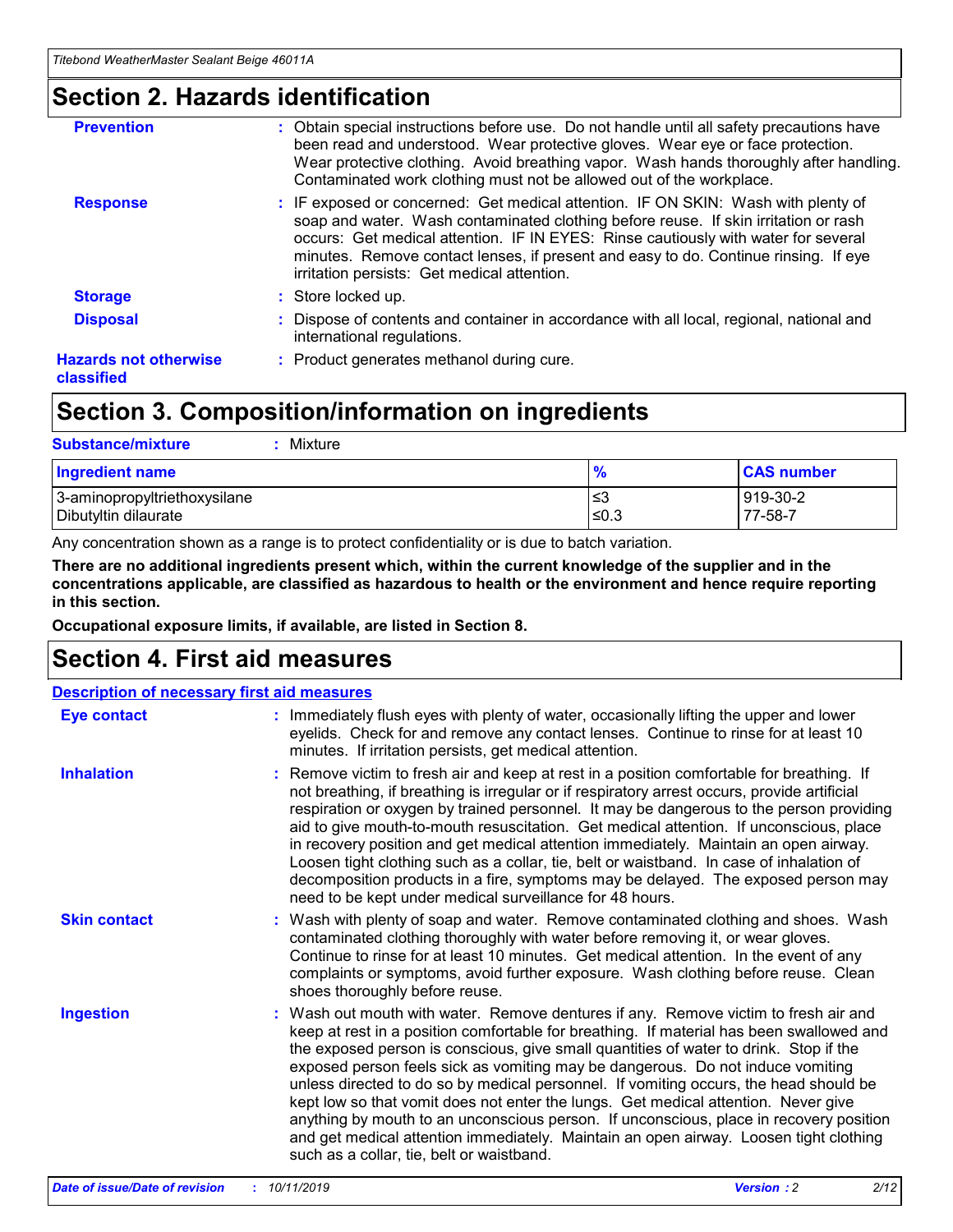# **Section 4. First aid measures**

| Most important symptoms/effects, acute and delayed                                          |                                                                                                                             |                                                                                                                                                                                                                                                                                                                                                                                                                 |  |  |
|---------------------------------------------------------------------------------------------|-----------------------------------------------------------------------------------------------------------------------------|-----------------------------------------------------------------------------------------------------------------------------------------------------------------------------------------------------------------------------------------------------------------------------------------------------------------------------------------------------------------------------------------------------------------|--|--|
| <b>Potential acute health effects</b>                                                       |                                                                                                                             |                                                                                                                                                                                                                                                                                                                                                                                                                 |  |  |
| <b>Eye contact</b>                                                                          |                                                                                                                             | : May cause eye irritation.                                                                                                                                                                                                                                                                                                                                                                                     |  |  |
| <b>Inhalation</b>                                                                           |                                                                                                                             | : No known significant effects or critical hazards.                                                                                                                                                                                                                                                                                                                                                             |  |  |
| <b>Skin contact</b>                                                                         |                                                                                                                             | : May cause skin irritation.                                                                                                                                                                                                                                                                                                                                                                                    |  |  |
| <b>Ingestion</b>                                                                            |                                                                                                                             | : No known significant effects or critical hazards.                                                                                                                                                                                                                                                                                                                                                             |  |  |
| <b>Over-exposure signs/symptoms</b>                                                         |                                                                                                                             |                                                                                                                                                                                                                                                                                                                                                                                                                 |  |  |
| <b>Eye contact</b>                                                                          |                                                                                                                             | : Adverse symptoms may include the following:<br>irritation<br>watering<br>redness                                                                                                                                                                                                                                                                                                                              |  |  |
| <b>Inhalation</b>                                                                           |                                                                                                                             | : Adverse symptoms may include the following:<br>reduced fetal weight<br>increase in fetal deaths<br>skeletal malformations                                                                                                                                                                                                                                                                                     |  |  |
| <b>Skin contact</b>                                                                         |                                                                                                                             | : Adverse symptoms may include the following:<br>irritation<br>redness<br>reduced fetal weight<br>increase in fetal deaths<br>skeletal malformations                                                                                                                                                                                                                                                            |  |  |
| <b>Ingestion</b>                                                                            | : Adverse symptoms may include the following:<br>reduced fetal weight<br>increase in fetal deaths<br>skeletal malformations |                                                                                                                                                                                                                                                                                                                                                                                                                 |  |  |
| <b>Indication of immediate medical attention and special treatment needed, if necessary</b> |                                                                                                                             |                                                                                                                                                                                                                                                                                                                                                                                                                 |  |  |
| <b>Notes to physician</b>                                                                   |                                                                                                                             | : In case of inhalation of decomposition products in a fire, symptoms may be delayed.<br>The exposed person may need to be kept under medical surveillance for 48 hours.                                                                                                                                                                                                                                        |  |  |
| <b>Specific treatments</b>                                                                  |                                                                                                                             | : No specific treatment.                                                                                                                                                                                                                                                                                                                                                                                        |  |  |
| <b>Protection of first-aiders</b>                                                           |                                                                                                                             | : No action shall be taken involving any personal risk or without suitable training. If it is<br>suspected that fumes are still present, the rescuer should wear an appropriate mask or<br>self-contained breathing apparatus. It may be dangerous to the person providing aid to<br>give mouth-to-mouth resuscitation. Wash contaminated clothing thoroughly with water<br>before removing it, or wear gloves. |  |  |

**See toxicological information (Section 11)**

# **Section 5. Fire-fighting measures**

| <b>Extinguishing media</b>                             |                                                                                                                                                                                                     |
|--------------------------------------------------------|-----------------------------------------------------------------------------------------------------------------------------------------------------------------------------------------------------|
| <b>Suitable extinguishing</b><br>media                 | : Use an extinguishing agent suitable for the surrounding fire.                                                                                                                                     |
| <b>Unsuitable extinguishing</b><br>media               | $:$ None known.                                                                                                                                                                                     |
| <b>Specific hazards arising</b><br>from the chemical   | : In a fire or if heated, a pressure increase will occur and the container may burst.                                                                                                               |
| <b>Hazardous thermal</b><br>decomposition products     | : Decomposition products may include the following materials:<br>carbon dioxide<br>carbon monoxide<br>nitrogen oxides<br>metal oxide/oxides                                                         |
| <b>Special protective actions</b><br>for fire-fighters | : Promptly isolate the scene by removing all persons from the vicinity of the incident if<br>there is a fire. No action shall be taken involving any personal risk or without suitable<br>training. |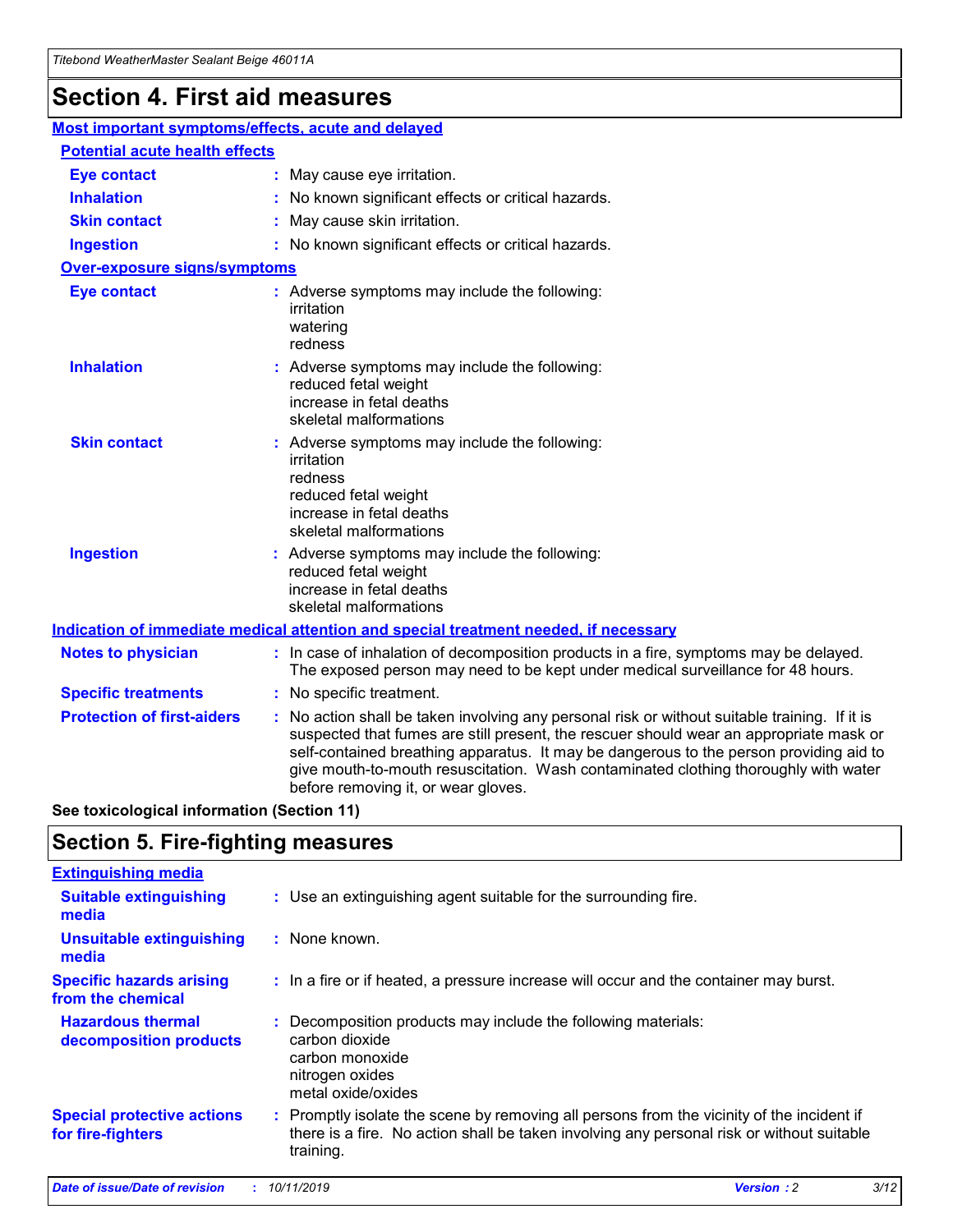## **Section 5. Fire-fighting measures**

**Special protective equipment for fire-fighters** Fire-fighters should wear appropriate protective equipment and self-contained breathing **:** apparatus (SCBA) with a full face-piece operated in positive pressure mode.

## **Section 6. Accidental release measures**

#### **Personal precautions, protective equipment and emergency procedures**

| For non-emergency<br>personnel                               | : No action shall be taken involving any personal risk or without suitable training.<br>Evacuate surrounding areas. Keep unnecessary and unprotected personnel from<br>entering. Do not touch or walk through spilled material. Avoid breathing vapor or mist.<br>Provide adequate ventilation. Wear appropriate respirator when ventilation is<br>inadequate. Put on appropriate personal protective equipment.                                                                                                                                                                                                                                                                                             |
|--------------------------------------------------------------|--------------------------------------------------------------------------------------------------------------------------------------------------------------------------------------------------------------------------------------------------------------------------------------------------------------------------------------------------------------------------------------------------------------------------------------------------------------------------------------------------------------------------------------------------------------------------------------------------------------------------------------------------------------------------------------------------------------|
|                                                              | For emergency responders : If specialized clothing is required to deal with the spillage, take note of any information in<br>Section 8 on suitable and unsuitable materials. See also the information in "For non-<br>emergency personnel".                                                                                                                                                                                                                                                                                                                                                                                                                                                                  |
| <b>Environmental precautions</b>                             | : Avoid dispersal of spilled material and runoff and contact with soil, waterways, drains<br>and sewers. Inform the relevant authorities if the product has caused environmental<br>pollution (sewers, waterways, soil or air).                                                                                                                                                                                                                                                                                                                                                                                                                                                                              |
| <b>Methods and materials for containment and cleaning up</b> |                                                                                                                                                                                                                                                                                                                                                                                                                                                                                                                                                                                                                                                                                                              |
| <b>Small spill</b>                                           | : Stop leak if without risk. Move containers from spill area. Dilute with water and mop up<br>if water-soluble. Alternatively, or if water-insoluble, absorb with an inert dry material and<br>place in an appropriate waste disposal container. Dispose of via a licensed waste<br>disposal contractor.                                                                                                                                                                                                                                                                                                                                                                                                     |
| <b>Large spill</b>                                           | : Stop leak if without risk. Move containers from spill area. Approach release from<br>upwind. Prevent entry into sewers, water courses, basements or confined areas. Wash<br>spillages into an effluent treatment plant or proceed as follows. Contain and collect<br>spillage with non-combustible, absorbent material e.g. sand, earth, vermiculite or<br>diatomaceous earth and place in container for disposal according to local regulations<br>(see Section 13). Dispose of via a licensed waste disposal contractor. Contaminated<br>absorbent material may pose the same hazard as the spilled product. Note: see<br>Section 1 for emergency contact information and Section 13 for waste disposal. |

# **Section 7. Handling and storage**

| <b>Precautions for safe handling</b>                                             |                                                                                                                                                                                                                                                                                                                                                                                                                                                                                                                                                                                                                                                                                                                                                                                                                                                  |
|----------------------------------------------------------------------------------|--------------------------------------------------------------------------------------------------------------------------------------------------------------------------------------------------------------------------------------------------------------------------------------------------------------------------------------------------------------------------------------------------------------------------------------------------------------------------------------------------------------------------------------------------------------------------------------------------------------------------------------------------------------------------------------------------------------------------------------------------------------------------------------------------------------------------------------------------|
| <b>Protective measures</b>                                                       | : Put on appropriate personal protective equipment (see Section 8). Persons with a<br>history of skin sensitization problems should not be employed in any process in which<br>this product is used. Avoid exposure - obtain special instructions before use. Avoid<br>exposure during pregnancy. Do not handle until all safety precautions have been read<br>and understood. Do not get in eyes or on skin or clothing. Do not ingest. Avoid<br>breathing vapor or mist. If during normal use the material presents a respiratory hazard,<br>use only with adequate ventilation or wear appropriate respirator. Keep in the original<br>container or an approved alternative made from a compatible material, kept tightly<br>closed when not in use. Empty containers retain product residue and can be hazardous.<br>Do not reuse container. |
| <b>Advice on general</b><br>occupational hygiene                                 | : Eating, drinking and smoking should be prohibited in areas where this material is<br>handled, stored and processed. Workers should wash hands and face before eating,<br>drinking and smoking. Remove contaminated clothing and protective equipment before<br>entering eating areas. See also Section 8 for additional information on hygiene<br>measures.                                                                                                                                                                                                                                                                                                                                                                                                                                                                                    |
| <b>Conditions for safe storage,</b><br>including any<br><b>incompatibilities</b> | Store between the following temperatures: 0 to 120°C (32 to 248°F). Store in<br>accordance with local regulations. Store in original container protected from direct<br>sunlight in a dry, cool and well-ventilated area, away from incompatible materials (see<br>Section 10) and food and drink. Store locked up. Keep container tightly closed and<br>sealed until ready for use. Containers that have been opened must be carefully<br>resealed and kept upright to prevent leakage. Do not store in unlabeled containers.<br>Use appropriate containment to avoid environmental contamination. See Section 10 for<br>incompatible materials before handling or use.                                                                                                                                                                         |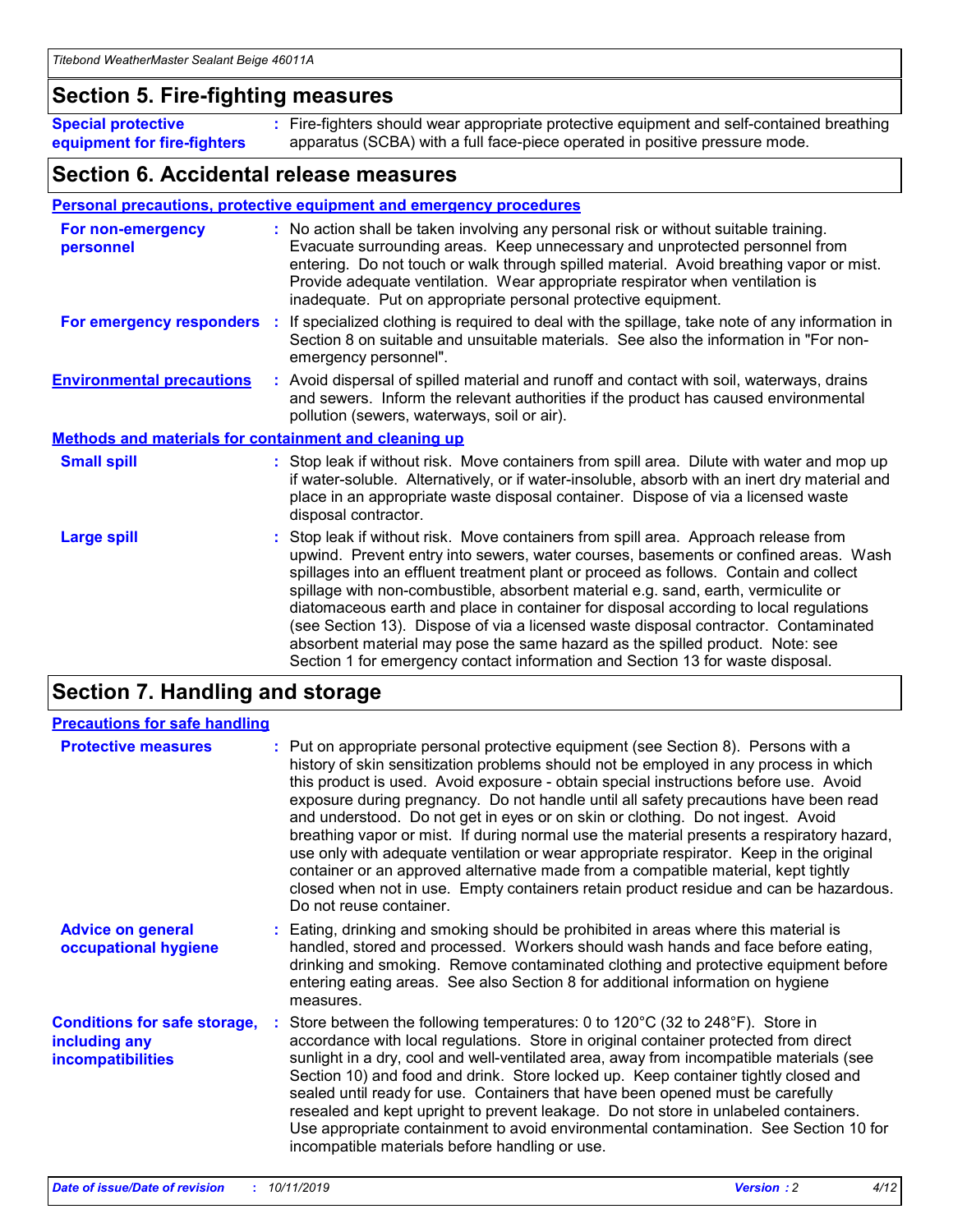# **Section 8. Exposure controls/personal protection**

#### **Control parameters**

#### **Occupational exposure limits**

| <b>Ingredient name</b>                               |    |                        | <b>Exposure limits</b>                                                                                                                                                                                                                                                                                                                                                                                                                                                                                                                                                                                                 |
|------------------------------------------------------|----|------------------------|------------------------------------------------------------------------------------------------------------------------------------------------------------------------------------------------------------------------------------------------------------------------------------------------------------------------------------------------------------------------------------------------------------------------------------------------------------------------------------------------------------------------------------------------------------------------------------------------------------------------|
| 3-aminopropyltriethoxysilane<br>Dibutyltin dilaurate |    |                        | None.<br>ACGIH TLV (United States, 3/2019). Absorbed through skin.<br>Notes: as Sn<br>TWA: 0.1 mg/m <sup>3</sup> , (as Sn) 8 hours.<br>STEL: 0.2 mg/m <sup>3</sup> , (as Sn) 15 minutes.<br>NIOSH REL (United States, 10/2016). Absorbed through skin.<br>Notes: as Sn<br>TWA: 0.1 mg/m <sup>3</sup> , (as Sn) 10 hours.<br>OSHA PEL (United States, 5/2018). Notes: as Sn<br>TWA: $0.1 \text{ mg/m}^3$ , (as Sn) 8 hours.<br>OSHA PEL 1989 (United States, 3/1989). Absorbed through skin.<br>Notes: measured as Sn<br>TWA: 0.1 mg/m <sup>3</sup> , (measured as Sn) 8 hours. Form: Organic                           |
| <b>Appropriate engineering</b><br>controls           |    |                        | : If user operations generate dust, fumes, gas, vapor or mist, use process enclosures,<br>local exhaust ventilation or other engineering controls to keep worker exposure to<br>airborne contaminants below any recommended or statutory limits.                                                                                                                                                                                                                                                                                                                                                                       |
| <b>Environmental exposure</b><br><b>controls</b>     |    |                        | Emissions from ventilation or work process equipment should be checked to ensure<br>they comply with the requirements of environmental protection legislation. In some<br>cases, fume scrubbers, filters or engineering modifications to the process equipment<br>will be necessary to reduce emissions to acceptable levels.                                                                                                                                                                                                                                                                                          |
| <b>Individual protection measures</b>                |    |                        |                                                                                                                                                                                                                                                                                                                                                                                                                                                                                                                                                                                                                        |
| <b>Hygiene measures</b>                              |    |                        | : Wash hands, forearms and face thoroughly after handling chemical products, before<br>eating, smoking and using the lavatory and at the end of the working period.<br>Appropriate techniques should be used to remove potentially contaminated clothing.<br>Contaminated work clothing should not be allowed out of the workplace. Wash<br>contaminated clothing before reusing. Ensure that eyewash stations and safety<br>showers are close to the workstation location.                                                                                                                                            |
| <b>Eye/face protection</b>                           |    |                        | : Safety eyewear complying with an approved standard should be used when a risk<br>assessment indicates this is necessary to avoid exposure to liquid splashes, mists,<br>gases or dusts. If contact is possible, the following protection should be worn, unless<br>the assessment indicates a higher degree of protection: chemical splash goggles.                                                                                                                                                                                                                                                                  |
| <b>Skin protection</b>                               |    |                        |                                                                                                                                                                                                                                                                                                                                                                                                                                                                                                                                                                                                                        |
| <b>Hand protection</b>                               |    |                        | : Chemical-resistant, impervious gloves complying with an approved standard should be<br>worn at all times when handling chemical products if a risk assessment indicates this is<br>necessary. Considering the parameters specified by the glove manufacturer, check<br>during use that the gloves are still retaining their protective properties. It should be<br>noted that the time to breakthrough for any glove material may be different for different<br>glove manufacturers. In the case of mixtures, consisting of several substances, the<br>protection time of the gloves cannot be accurately estimated. |
| <b>Body protection</b>                               |    | handling this product. | Personal protective equipment for the body should be selected based on the task being<br>performed and the risks involved and should be approved by a specialist before                                                                                                                                                                                                                                                                                                                                                                                                                                                |
| <b>Other skin protection</b>                         |    |                        | : Appropriate footwear and any additional skin protection measures should be selected<br>based on the task being performed and the risks involved and should be approved by a<br>specialist before handling this product.                                                                                                                                                                                                                                                                                                                                                                                              |
| <b>Respiratory protection</b>                        | ÷. | aspects of use.        | Based on the hazard and potential for exposure, select a respirator that meets the<br>appropriate standard or certification. Respirators must be used according to a<br>respiratory protection program to ensure proper fitting, training, and other important                                                                                                                                                                                                                                                                                                                                                         |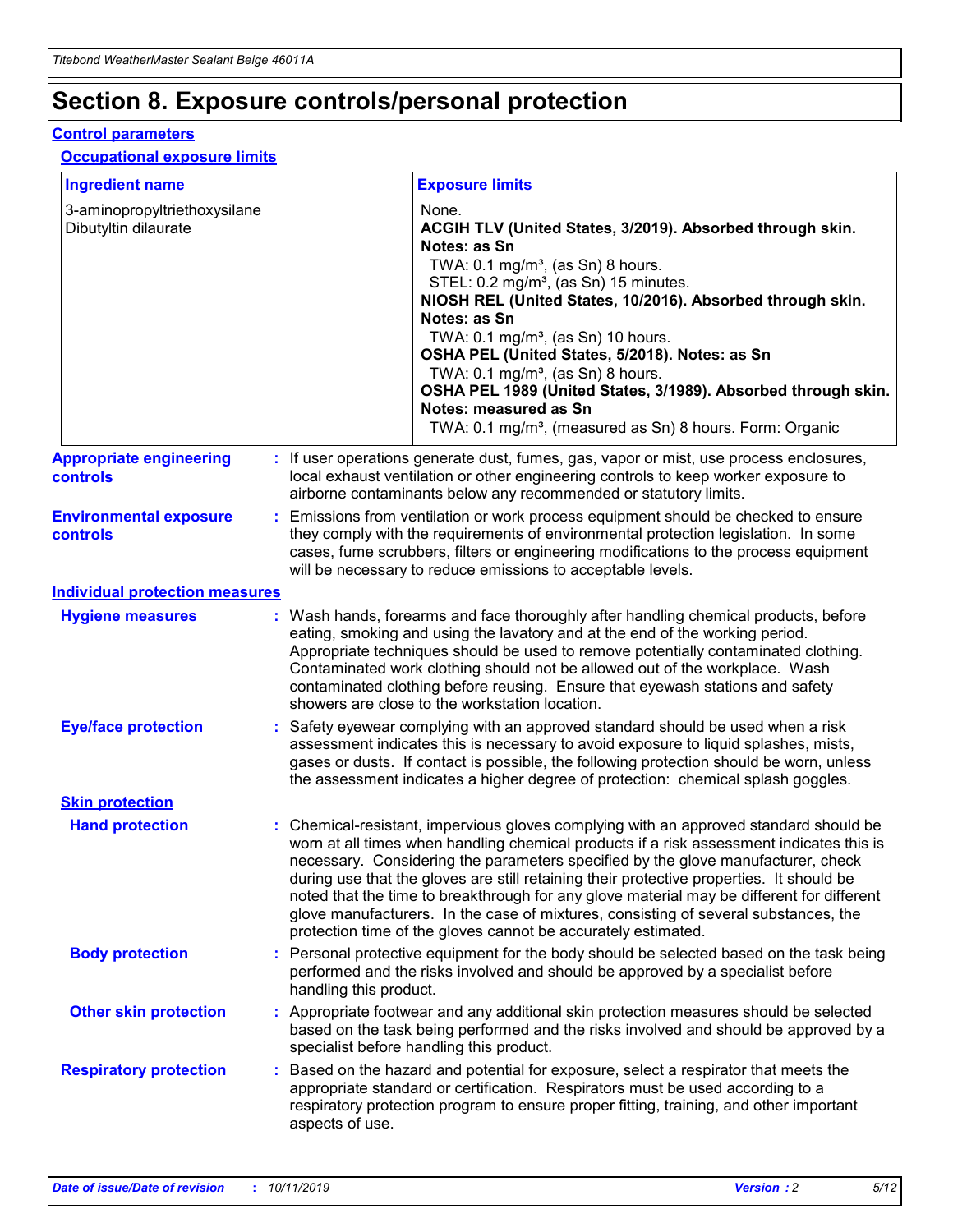## **Section 9. Physical and chemical properties**

#### **Appearance**

| <b>Physical state</b>                             | : Liquid. [Paste.]                                                |
|---------------------------------------------------|-------------------------------------------------------------------|
| Color                                             | Beige.                                                            |
| Odor                                              | None [Slight]                                                     |
| <b>Odor threshold</b>                             | : Not available.                                                  |
| рH                                                | : Not applicable.                                                 |
| <b>Melting point</b>                              | : Not available.                                                  |
| <b>Boiling point</b>                              | : $>100^{\circ}$ C ( $>212^{\circ}$ F)                            |
| <b>Flash point</b>                                | : Closed cup: $>200^{\circ}$ C ( $>392^{\circ}$ F) [Setaflash.]   |
| <b>Evaporation rate</b>                           | $:$ <1 (butyl acetate = 1)                                        |
| <b>Flammability (solid, gas)</b>                  | : Not available.                                                  |
| Lower and upper explosive<br>(flammable) limits   | : Not available.                                                  |
| <b>VOC (less water, less</b><br>exempt solvents)  | $: 0$ g/l                                                         |
| <b>Volatility</b>                                 | $: 0\%$ (w/w)                                                     |
| <b>Vapor density</b>                              | : Not available.                                                  |
| <b>Relative density</b>                           | : 1.4329                                                          |
| <b>Solubility</b>                                 | : Insoluble in the following materials: cold water and hot water. |
| <b>Solubility in water</b>                        | : Not available.                                                  |
| <b>Partition coefficient: n-</b><br>octanol/water | : Not available.                                                  |
| <b>Auto-ignition temperature</b>                  | : Not available.                                                  |
| <b>Decomposition temperature</b>                  | : Not available.                                                  |
| <b>Viscosity</b>                                  | : Not available.                                                  |

# **Section 10. Stability and reactivity**

| <b>Reactivity</b>                            |    | : No specific test data related to reactivity available for this product or its ingredients.            |
|----------------------------------------------|----|---------------------------------------------------------------------------------------------------------|
| <b>Chemical stability</b>                    |    | : The product is stable.                                                                                |
| <b>Possibility of hazardous</b><br>reactions |    | : Under normal conditions of storage and use, hazardous reactions will not occur.                       |
| <b>Conditions to avoid</b>                   |    | : No specific data.                                                                                     |
| <b>Incompatible materials</b>                | ٠. | No specific data.                                                                                       |
| <b>Hazardous decomposition</b><br>products   | ÷. | Under normal conditions of storage and use, hazardous decomposition products should<br>not be produced. |

# **Section 11. Toxicological information**

## **Information on toxicological effects**

#### **Acute toxicity**

| <b>Product/ingredient name</b> | <b>Result</b>           | <b>Species</b> | <b>Dose</b>                | <b>Exposure</b> |
|--------------------------------|-------------------------|----------------|----------------------------|-----------------|
| 3-aminopropyltriethoxysilane   | <b>ILD50 Dermal</b>     | Rabbit         | 4.29 g/kg                  |                 |
| Dibutyltin dilaurate           | ILD50 Oral<br>LD50 Oral | Rat<br>Rat     | $1.57$ g/kg<br>175 $mg/kg$ |                 |
|                                |                         |                |                            |                 |

**Irritation/Corrosion**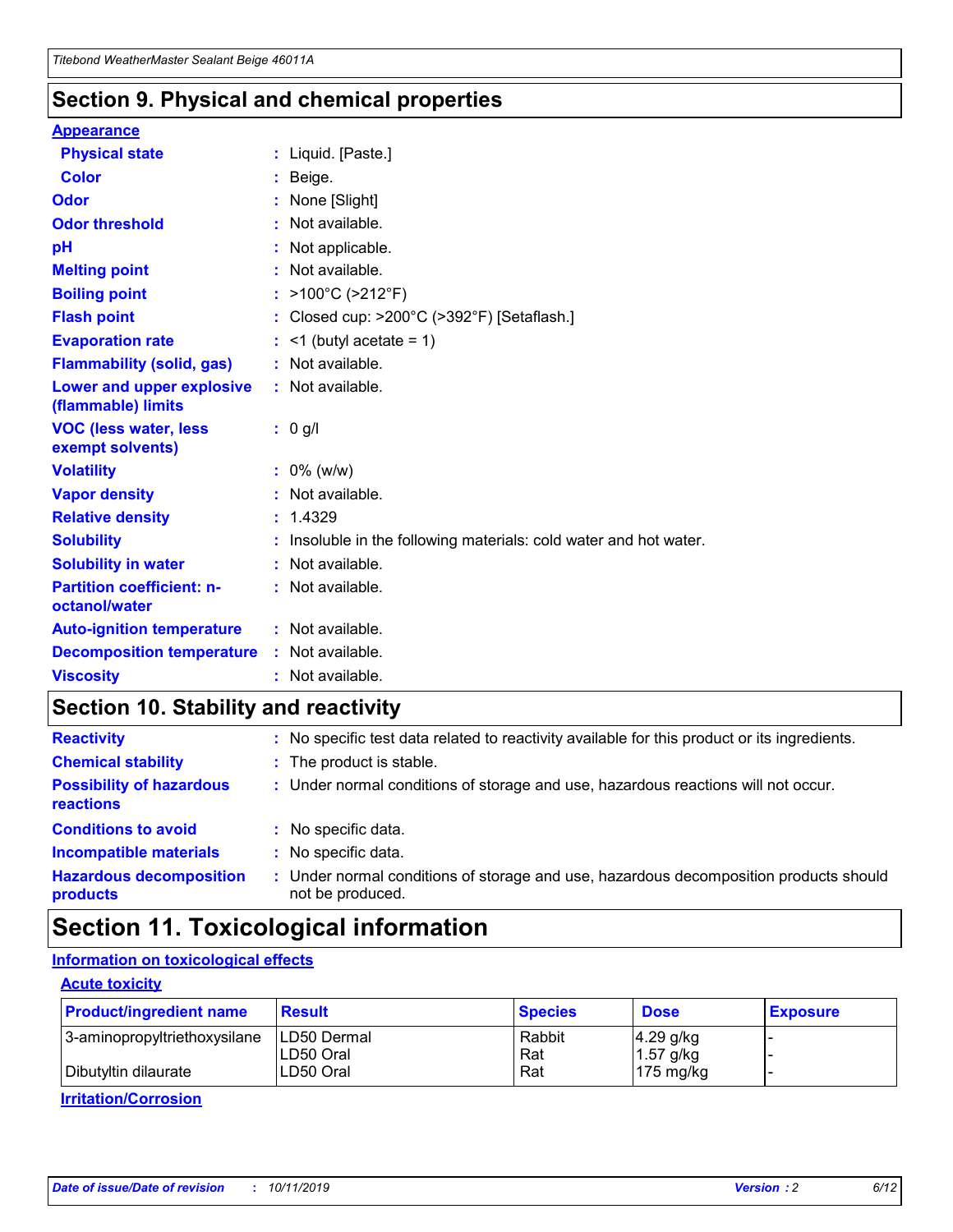# **Section 11. Toxicological information**

| <b>Product/ingredient name</b> | <b>Result</b>            | <b>Species</b> | <b>Score</b> | <b>Exposure</b>           | <b>Observation</b> |
|--------------------------------|--------------------------|----------------|--------------|---------------------------|--------------------|
| 3-aminopropyltriethoxysilane   | Eyes - Mild irritant     | Rabbit         |              | $100$ mg                  |                    |
|                                | Eyes - Severe irritant   | Rabbit         |              | 24 hours 750              |                    |
|                                |                          |                |              | ug                        |                    |
|                                | Skin - Severe irritant   | Rabbit         |              | 24 hours 5                | -                  |
| Dibutyltin dilaurate           | Eyes - Moderate irritant | Rabbit         |              | mq<br><b>24 hours 100</b> |                    |
|                                |                          |                |              | mg                        |                    |
|                                | Skin - Severe irritant   | Rabbit         |              | 500 mg                    |                    |

### **Sensitization**

Not available.

#### **Mutagenicity**

Not available.

#### **Carcinogenicity**

Not available.

#### **Reproductive toxicity**

Not available.

#### **Teratogenicity**

Not available.

#### **Specific target organ toxicity (single exposure)**

Not available.

#### **Specific target organ toxicity (repeated exposure)**

| <b>Name</b>                                                                  |                                                                                                                             | <b>Category</b> | <b>Route of</b><br>exposure  | <b>Target organs</b> |
|------------------------------------------------------------------------------|-----------------------------------------------------------------------------------------------------------------------------|-----------------|------------------------------|----------------------|
| Dibutyltin dilaurate                                                         |                                                                                                                             | Category 1      | $\qquad \qquad \blacksquare$ | respiratory system   |
| <b>Aspiration hazard</b><br>Not available.                                   |                                                                                                                             |                 |                              |                      |
| <b>Information on the likely</b><br>routes of exposure                       | : Not available.                                                                                                            |                 |                              |                      |
| <b>Potential acute health effects</b>                                        |                                                                                                                             |                 |                              |                      |
| <b>Eye contact</b>                                                           | : May cause eye irritation.                                                                                                 |                 |                              |                      |
| <b>Inhalation</b>                                                            | : No known significant effects or critical hazards.                                                                         |                 |                              |                      |
| <b>Skin contact</b>                                                          | : May cause skin irritation.                                                                                                |                 |                              |                      |
| <b>Ingestion</b>                                                             | : No known significant effects or critical hazards.                                                                         |                 |                              |                      |
| Symptoms related to the physical, chemical and toxicological characteristics |                                                                                                                             |                 |                              |                      |
| <b>Eye contact</b>                                                           | : Adverse symptoms may include the following:<br>irritation<br>watering<br>redness                                          |                 |                              |                      |
| <b>Inhalation</b>                                                            | : Adverse symptoms may include the following:<br>reduced fetal weight<br>increase in fetal deaths<br>skeletal malformations |                 |                              |                      |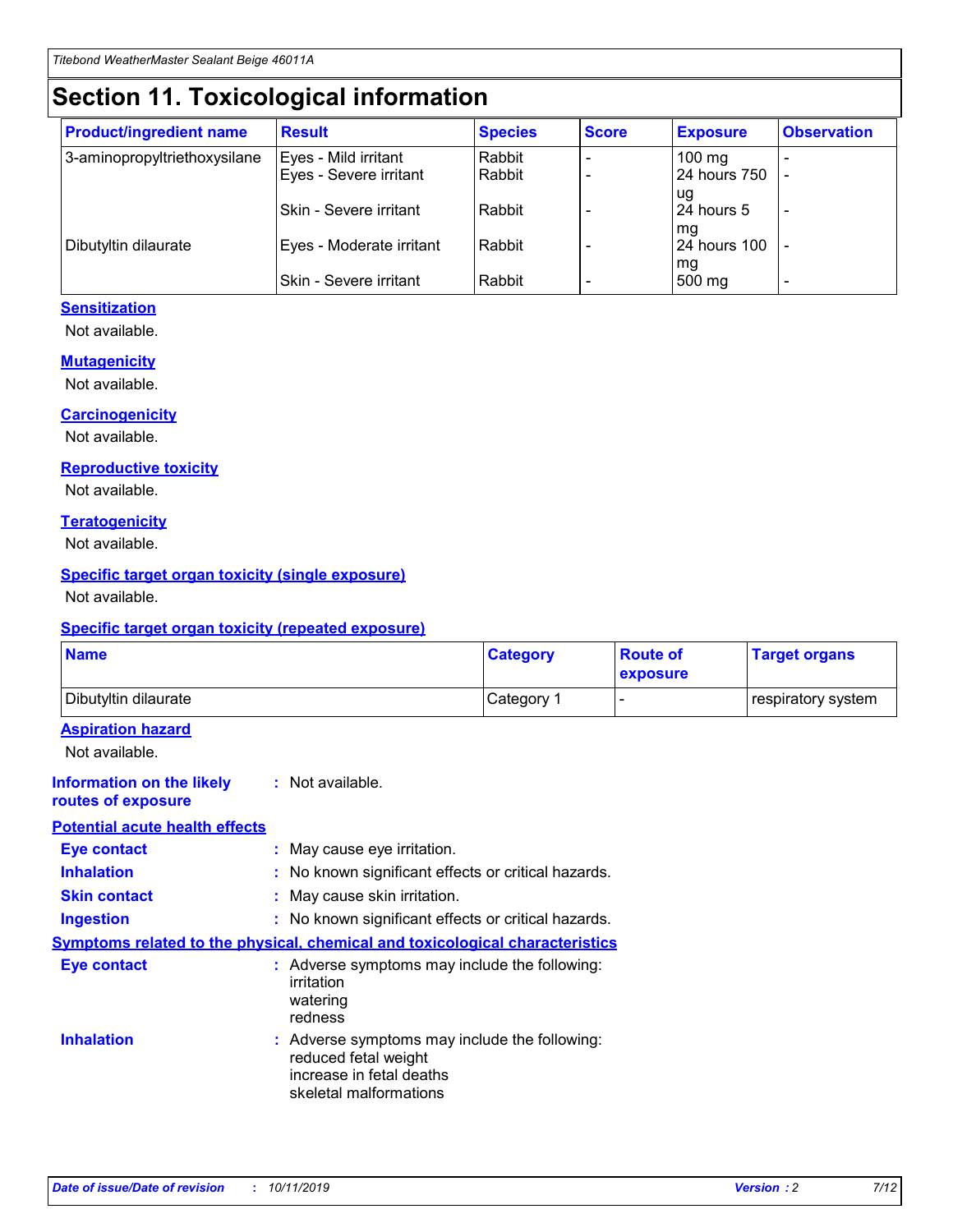# **Section 11. Toxicological information**

| <b>Skin contact</b>                     | : Adverse symptoms may include the following:                                                            |
|-----------------------------------------|----------------------------------------------------------------------------------------------------------|
|                                         | irritation                                                                                               |
|                                         | redness                                                                                                  |
|                                         | reduced fetal weight                                                                                     |
|                                         | increase in fetal deaths                                                                                 |
|                                         | skeletal malformations                                                                                   |
| <b>Ingestion</b>                        | : Adverse symptoms may include the following:                                                            |
|                                         | reduced fetal weight                                                                                     |
|                                         | increase in fetal deaths                                                                                 |
|                                         | skeletal malformations                                                                                   |
|                                         | Delayed and immediate effects and also chronic effects from short and long term exposure                 |
| <b>Short term exposure</b>              |                                                                                                          |
| <b>Potential immediate</b>              | : Not available.                                                                                         |
| effects                                 |                                                                                                          |
| <b>Potential delayed effects</b>        | : Not available.                                                                                         |
| Long term exposure                      |                                                                                                          |
| <b>Potential immediate</b>              | : Not available.                                                                                         |
| effects                                 |                                                                                                          |
| <b>Potential delayed effects</b>        | : Not available.                                                                                         |
| <b>Potential chronic health effects</b> |                                                                                                          |
| Not available.                          |                                                                                                          |
| <b>General</b>                          | : Once sensitized, a severe allergic reaction may occur when subsequently exposed to<br>very low levels. |
| <b>Carcinogenicity</b>                  | : No known significant effects or critical hazards.                                                      |
| <b>Mutagenicity</b>                     | : No known significant effects or critical hazards.                                                      |
| <b>Teratogenicity</b>                   | May damage the unborn child.                                                                             |
| <b>Developmental effects</b>            | : No known significant effects or critical hazards.                                                      |
| <b>Fertility effects</b>                | May damage fertility.                                                                                    |
| <b>Numerical measures of toxicity</b>   |                                                                                                          |
| <b>Acute toxicity estimates</b>         |                                                                                                          |
| الملحلة والمستحقق فالمرابط              |                                                                                                          |

Not available.

# **Section 12. Ecological information**

#### **Toxicity**

| <b>Product/ingredient name</b> | <b>Result</b>                     | <b>Species</b>                       | <b>Exposure</b> |
|--------------------------------|-----------------------------------|--------------------------------------|-----------------|
| Dibutyltin dilaurate           | Chronic EC10 > 2 mg/l Fresh water | Algae - Scenedesmus<br>I subspicatus | l 96 hours      |

## **Persistence and degradability**

| <b>Product/ingredient name</b> | <b>Test</b>                                                                    | <b>Result</b>  |                   | <b>Dose</b> | <b>Inoculum</b>         |
|--------------------------------|--------------------------------------------------------------------------------|----------------|-------------------|-------------|-------------------------|
| Dibutyltin dilaurate           | OECD 301F<br>Ready<br>Biodegradability -<br>Manometric<br>Respirometry<br>Test | 23 % - 28 days |                   |             |                         |
| <b>Product/ingredient name</b> | <b>Aquatic half-life</b>                                                       |                | <b>Photolysis</b> |             | <b>Biodegradability</b> |
| Dibutyltin dilaurate           |                                                                                |                |                   |             | Inherent                |

## **Bioaccumulative potential**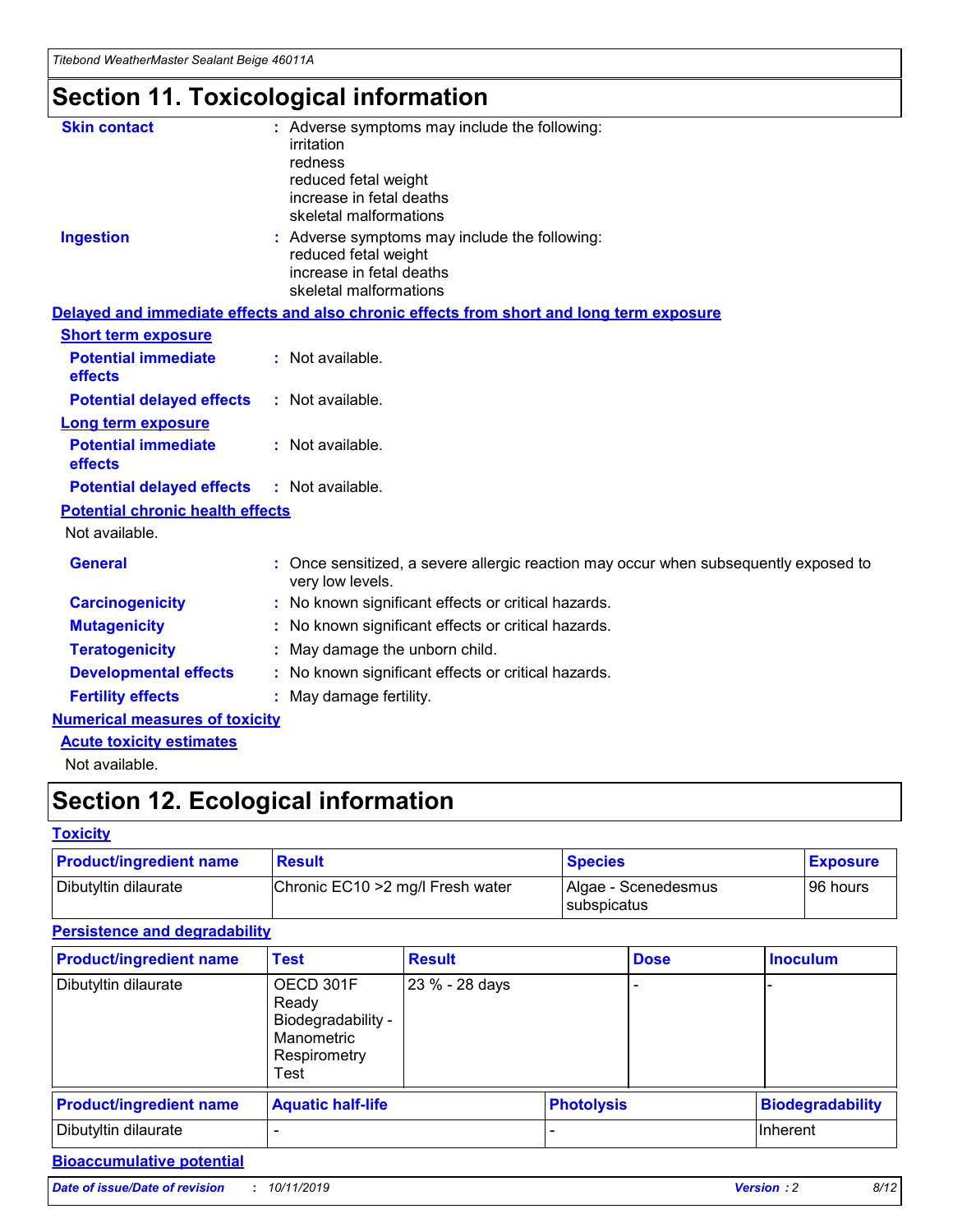# **Section 12. Ecological information**

| <b>Product/ingredient name</b> | $LoaPow$ | <b>BCF</b> | <b>Potential</b> |
|--------------------------------|----------|------------|------------------|
| 3-aminopropyltriethoxysilane   | 1.7      | 3.4        | low              |
| Dibutyltin dilaurate           | 4.44     | 2.91       | low              |

#### **Mobility in soil**

| <b>Soil/water partition</b><br>coefficient (K <sub>oc</sub> ) | : Not available.                                    |
|---------------------------------------------------------------|-----------------------------------------------------|
| <b>Other adverse effects</b>                                  | : No known significant effects or critical hazards. |

## **Section 13. Disposal considerations**

**Disposal methods :**

The generation of waste should be avoided or minimized wherever possible. Disposal of this product, solutions and any by-products should at all times comply with the requirements of environmental protection and waste disposal legislation and any regional local authority requirements. Dispose of surplus and non-recyclable products via a licensed waste disposal contractor. Waste should not be disposed of untreated to the sewer unless fully compliant with the requirements of all authorities with jurisdiction. Waste packaging should be recycled. Incineration or landfill should only be considered when recycling is not feasible. This material and its container must be disposed of in a safe way. Care should be taken when handling emptied containers that have not been cleaned or rinsed out. Empty containers or liners may retain some product residues. Avoid dispersal of spilled material and runoff and contact with soil, waterways, drains and sewers.

# **Section 14. Transport information**

|                                      | <b>DOT</b><br><b>Classification</b> | <b>TDG</b><br><b>Classification</b> | <b>Mexico</b><br><b>Classification</b> | <b>ADR/RID</b> | <b>IMDG</b>              | <b>IATA</b>              |
|--------------------------------------|-------------------------------------|-------------------------------------|----------------------------------------|----------------|--------------------------|--------------------------|
| <b>UN number</b>                     | Not regulated.                      | Not regulated.                      | Not regulated.                         | Not regulated. | Not regulated.           | Not regulated.           |
| <b>UN proper</b><br>shipping name    | $\blacksquare$                      |                                     |                                        |                |                          |                          |
| <b>Transport</b><br>hazard class(es) | $\blacksquare$                      | $\overline{\phantom{a}}$            | $\blacksquare$                         | $\blacksquare$ | $\overline{\phantom{a}}$ | $\overline{\phantom{0}}$ |
| <b>Packing group</b>                 | $\overline{\phantom{a}}$            | $\overline{\phantom{0}}$            | $\overline{\phantom{a}}$               | -              | $\overline{\phantom{0}}$ | $\overline{\phantom{a}}$ |
| <b>Environmental</b><br>hazards      | No.                                 | No.                                 | No.                                    | No.            | No.                      | No.                      |

# **Section 15. Regulatory information**

### **U.S. Federal regulations**

#### **SARA 302/304**

#### **Composition/information on ingredients**

No products were found.

**SARA 304 RQ :** Not applicable.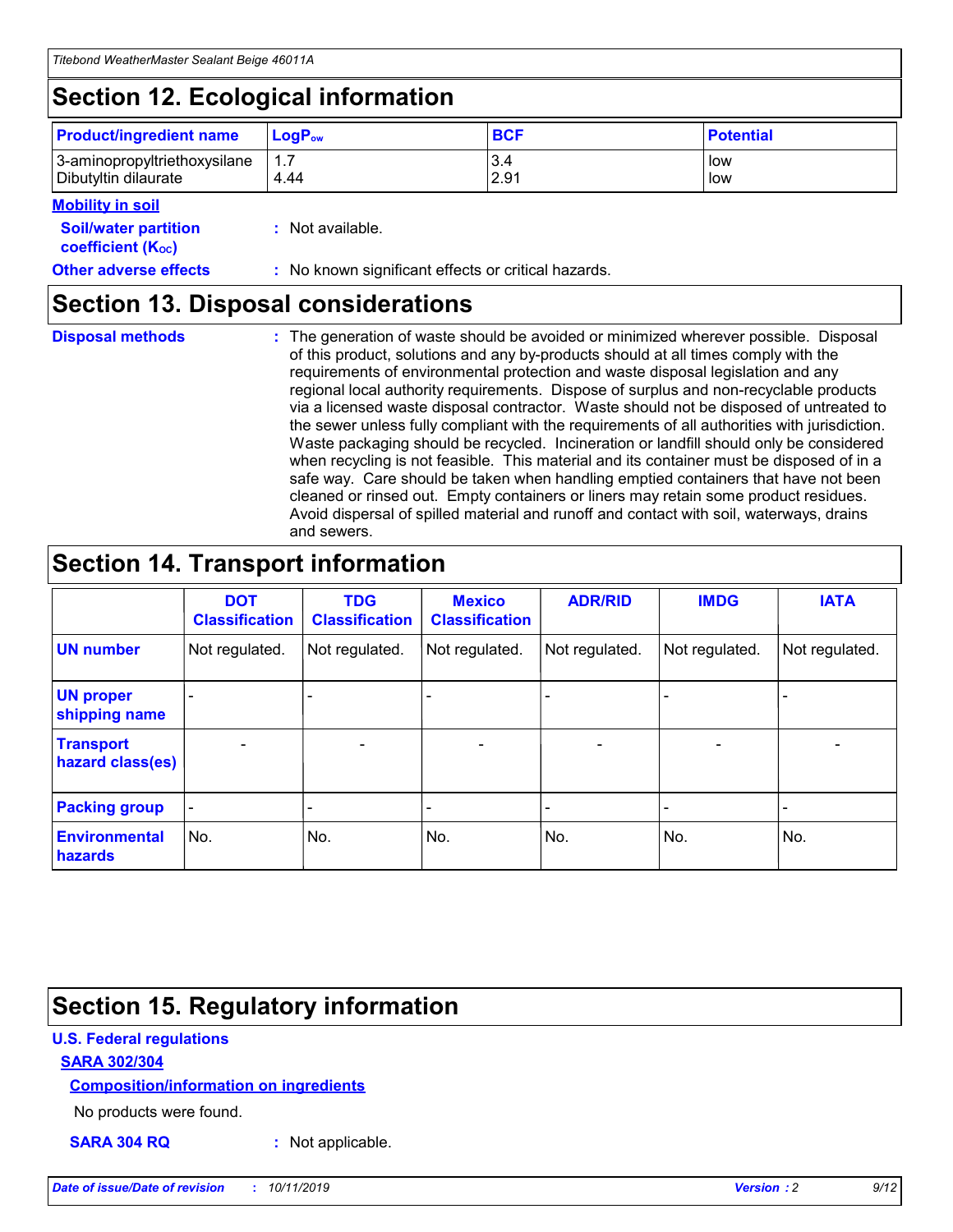# **Section 15. Regulatory information**

#### **SARA 311/312**

**Classification :** EYE IRRITATION - Category 2B SKIN SENSITIZATION - Category 1 TOXIC TO REPRODUCTION (Fertility) - Category 1B TOXIC TO REPRODUCTION (Unborn child) - Category 1B

#### **Composition/information on ingredients**

| <b>Name</b>                  | $\frac{9}{6}$ | <b>Classification</b>                                                                                            |
|------------------------------|---------------|------------------------------------------------------------------------------------------------------------------|
| 3-aminopropyltriethoxysilane | $\leq$ 3      | <b>FLAMMABLE LIQUIDS - Category 4</b><br><b>ACUTE TOXICITY (oral) - Category 4</b>                               |
|                              |               | SKIN IRRITATION - Category 2<br><b>EYE IRRITATION - Category 2A</b>                                              |
| Dibutyltin dilaurate         | ≤0.3          | ACUTE TOXICITY (oral) - Category 3<br>SKIN CORROSION - Category 1C                                               |
|                              |               | SERIOUS EYE DAMAGE - Category 1<br>SKIN SENSITIZATION - Category 1<br><b>GERM CELL MUTAGENICITY - Category 2</b> |
|                              |               | TOXIC TO REPRODUCTION (Fertility) - Category 1B<br>TOXIC TO REPRODUCTION (Unborn child) - Category 1B            |
|                              |               | SPECIFIC TARGET ORGAN TOXICITY (REPEATED<br>EXPOSURE) (respiratory system) - Category 1                          |

#### **State regulations**

| <b>Massachusetts</b> | : None of the components are listed. |
|----------------------|--------------------------------------|
| <b>New York</b>      | : None of the components are listed. |
| <b>New Jersey</b>    | : None of the components are listed. |
| Pennsylvania         | : None of the components are listed. |

#### **California Prop. 65**

**A** WARNING: This product can expose you to methanol, which is known to the State of California to cause birth defects or other reproductive harm. For more information go to www.P65Warnings.ca.gov.

| <b>Ingredient name</b> | No significant risk Maximum<br>level | acceptable dosage<br>level |
|------------------------|--------------------------------------|----------------------------|
| methanol               |                                      | Yes.                       |

#### **International regulations**

**Chemical Weapon Convention List Schedules I, II & III Chemicals** Not listed.

#### **Montreal Protocol**

Not listed.

#### **Stockholm Convention on Persistent Organic Pollutants**

Not listed.

## **UNECE Aarhus Protocol on POPs and Heavy Metals**

Not listed.

#### **Inventory list**

## **China :** All components are listed or exempted.

#### **United States TSCA 8(b) inventory :** All components are active or exempted.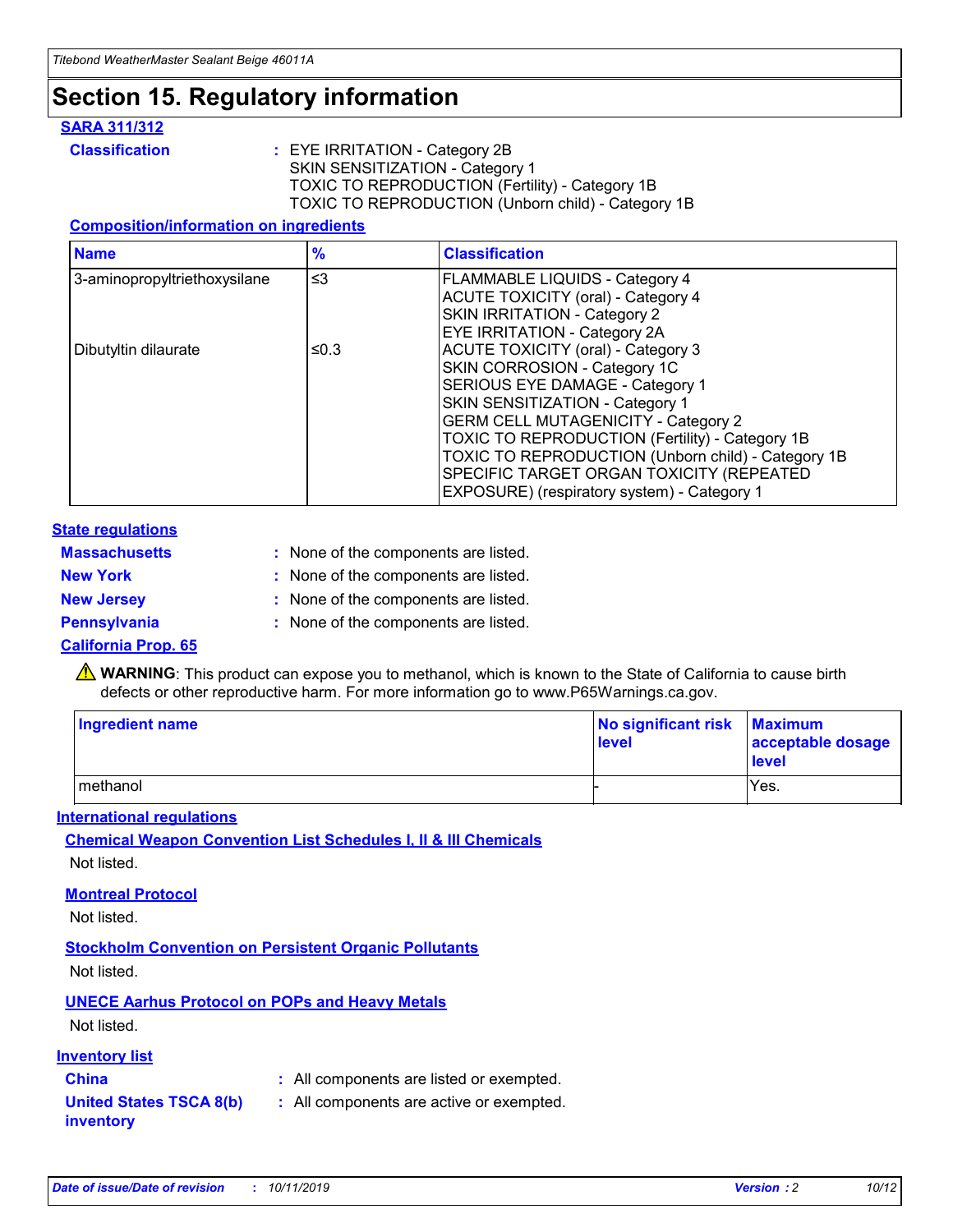# **Section 16. Other information**

**Hazardous Material Information System (U.S.A.)**



**Caution: HMIS® ratings are based on a 0-4 rating scale, with 0 representing minimal hazards or risks, and 4 representing significant hazards or risks. Although HMIS® ratings and the associated label are not required on SDSs or products leaving a facility under 29 CFR 1910.1200, the preparer may choose to provide them. HMIS® ratings are to be used with a fully implemented HMIS® program. HMIS® is a registered trademark and service mark of the American Coatings Association, Inc.**

**The customer is responsible for determining the PPE code for this material. For more information on HMIS® Personal Protective Equipment (PPE) codes, consult the HMIS® Implementation Manual.**

#### **National Fire Protection Association (U.S.A.)**



**Reprinted with permission from NFPA 704-2001, Identification of the Hazards of Materials for Emergency Response Copyright ©1997, National Fire Protection Association, Quincy, MA 02269. This reprinted material is not the complete and official position of the National Fire Protection Association, on the referenced subject which is represented only by the standard in its entirety.**

**Copyright ©2001, National Fire Protection Association, Quincy, MA 02269. This warning system is intended to be interpreted and applied only by properly trained individuals to identify fire, health and reactivity hazards of chemicals. The user is referred to certain limited number of chemicals with recommended classifications in NFPA 49 and NFPA 325, which would be used as a guideline only. Whether the chemicals are classified by NFPA or not, anyone using the 704 systems to classify chemicals does so at their own risk.**

**Procedure used to derive the classification**

| <b>Classification</b>                                                                                                                                                    |                                                                                                                                                  | <b>Justification</b>                                                                                                                                                                                                                                                                                                                                                                                                 |  |
|--------------------------------------------------------------------------------------------------------------------------------------------------------------------------|--------------------------------------------------------------------------------------------------------------------------------------------------|----------------------------------------------------------------------------------------------------------------------------------------------------------------------------------------------------------------------------------------------------------------------------------------------------------------------------------------------------------------------------------------------------------------------|--|
| EYE IRRITATION - Category 2B<br>SKIN SENSITIZATION - Category 1<br>TOXIC TO REPRODUCTION (Fertility) - Category 1B<br>TOXIC TO REPRODUCTION (Unborn child) - Category 1B |                                                                                                                                                  | Expert judgment<br>Expert judgment<br>Expert judgment<br>Expert judgment                                                                                                                                                                                                                                                                                                                                             |  |
| <b>History</b>                                                                                                                                                           |                                                                                                                                                  |                                                                                                                                                                                                                                                                                                                                                                                                                      |  |
| Date of printing                                                                                                                                                         | : 4/22/2022                                                                                                                                      |                                                                                                                                                                                                                                                                                                                                                                                                                      |  |
| Date of issue/Date of<br>revision                                                                                                                                        | : 10/11/2019                                                                                                                                     |                                                                                                                                                                                                                                                                                                                                                                                                                      |  |
| Date of previous issue                                                                                                                                                   | : 10/16/2020                                                                                                                                     |                                                                                                                                                                                                                                                                                                                                                                                                                      |  |
| <b>Version</b>                                                                                                                                                           | $\therefore$ 2                                                                                                                                   |                                                                                                                                                                                                                                                                                                                                                                                                                      |  |
| <b>Key to abbreviations</b>                                                                                                                                              | $\therefore$ ATE = Acute Toxicity Estimate<br><b>BCF</b> = Bioconcentration Factor<br>IBC = Intermediate Bulk Container<br>$UN = United Nations$ | GHS = Globally Harmonized System of Classification and Labelling of Chemicals<br>IATA = International Air Transport Association<br><b>IMDG = International Maritime Dangerous Goods</b><br>LogPow = logarithm of the octanol/water partition coefficient<br>MARPOL = International Convention for the Prevention of Pollution From Ships, 1973<br>as modified by the Protocol of 1978. ("Marpol" = marine pollution) |  |